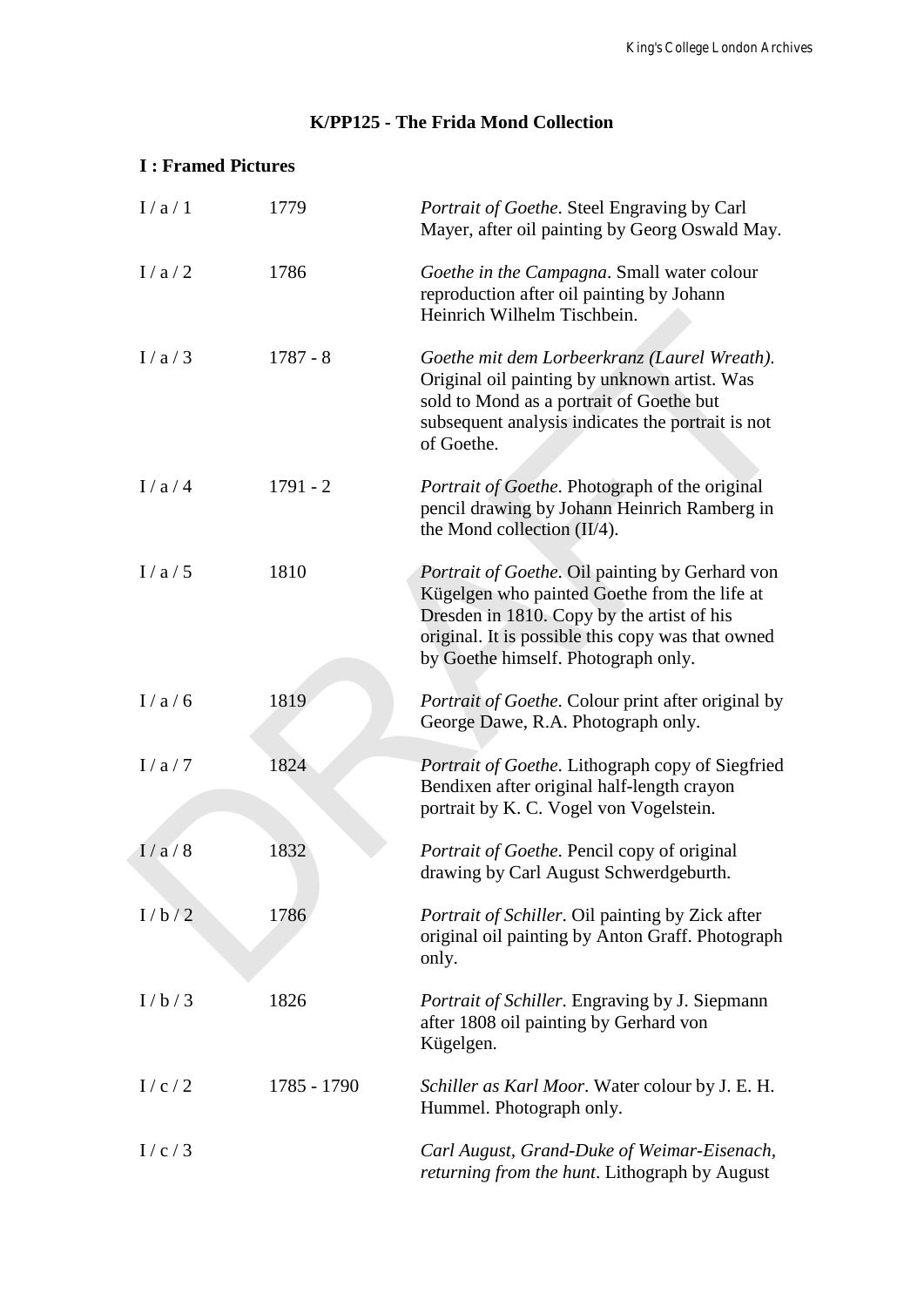|       |             | Kneisel after drawing by C.A. Schwerdgeburth.<br>Goethe is on horseback to the right of the<br>carriage.  |
|-------|-------------|-----------------------------------------------------------------------------------------------------------|
| I/c/4 | c. 1775     | <i>Fantastical Landscape.</i> Water colour by<br>Friedrich Müller, also known as Maler Müller.            |
| I/c/5 | c.1825 - 30 | <i>Italian Mountain Scene.</i> Oil painting by<br>Friedrich Preller the Elder, commissioned by<br>Goethe. |

# **II : Unframed pictures, engravings and photographs**

|       |      | Goethe.                                                                                                                  |
|-------|------|--------------------------------------------------------------------------------------------------------------------------|
|       |      | II : Unframed pictures, engravings and photographs                                                                       |
| II/1  | 1776 | Pen and wash drawing by JH Tischbein,<br>showing Aeneas at the Grave of Anchises.                                        |
| II/2  |      | Red crayon drawing by JH Tischbein of bust of<br>a young woman.                                                          |
| II/3  |      | Pencil and wash drawing by Carstens of a Youth<br>and Maiden Bedecking a Herm.                                           |
| II/4  |      | Portrait of Goethe. Pencil drawing by J. H.<br>Ramberg. See I/4.                                                         |
| II/5  |      | Portraits of Karl Ludwig Fernow and Johanna<br>Schopenhauer. Pencil.                                                     |
| II/7  |      | Engraving of Bettina von Arnim by L. Grimm.                                                                              |
| II/8  | 1826 | Book of engravings by J. Kennerley after<br>Retzsch's illustrations of Faust. Published by J.<br>Bulcock, London, 1826.  |
| II/9  |      | Photographs of a portrait of Heine, formerly<br>owned by Mond.                                                           |
| II/10 | 1913 | Book of reproductions of drawings by masters<br>in the drawings-cabinet of the Grand Duke of<br>Weimar. Frankfurt, 1913. |
| II/11 |      | Fourteen large Imperial heliogravures of<br>portraits etc from the Goethe museum in<br>Frankfurt.                        |
| II/12 | 1887 | 60 reproductions of the treasures of the<br>National Goethe Museum in Weimar.                                            |
| II/13 |      | Several large photographs of a watercolour by                                                                            |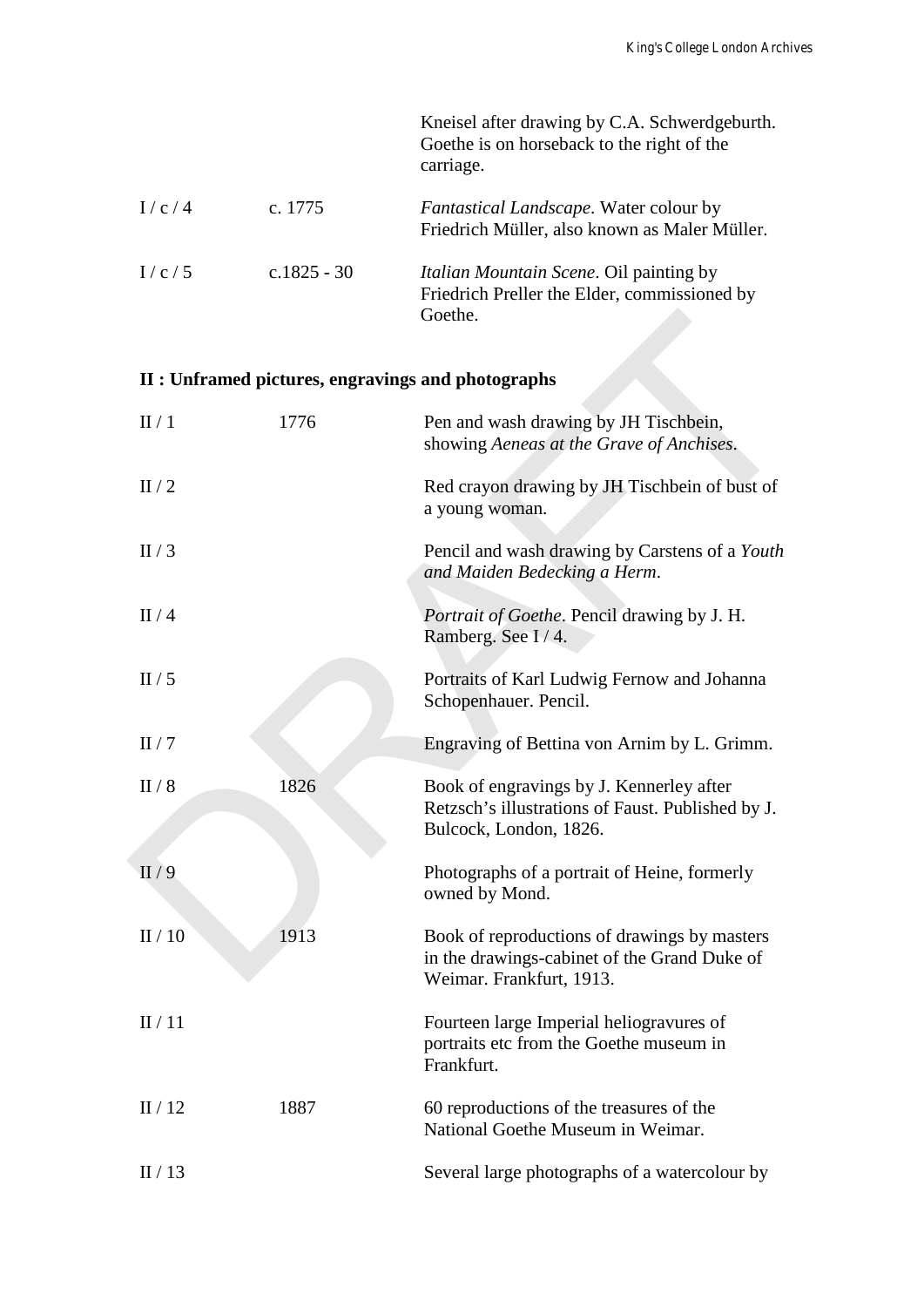|                            |                                        | Angelika Kauffmann, formerly in the<br>possession of Mond, representing the Duchess<br>Anna Amalia and her circle in the gardens of<br>the Villa D'Este at Tivoli. |
|----------------------------|----------------------------------------|--------------------------------------------------------------------------------------------------------------------------------------------------------------------|
| II/14                      |                                        | 10 reproductions of silhouette portraits of<br>Goethe and his circle.                                                                                              |
| II/15                      | 1913                                   | Silhouettes by Marie Rehsener in the Goethe<br>Museum in Frankfurt, from Goethe's Iphigenie.                                                                       |
| II/16                      |                                        | A number of photographs of various sizes of the<br>pictures in the Mond collection.                                                                                |
| II/17                      |                                        | Photographs of other Goethe and Schiller<br>portraits.                                                                                                             |
| II/18                      |                                        | Large number of photographs of the Frankfurt<br>and Weimar Goethe houses etc, etc.                                                                                 |
| III : Busts, reliefs, etc. |                                        |                                                                                                                                                                    |
| III/1                      |                                        | Plaster copy of statuette of Goethe by unknown<br>artist. After Rauch.                                                                                             |
| III/2                      |                                        | Plaster copy of the mask of Goethe's face taken<br>by Schadow in 1816.                                                                                             |
| III/3                      |                                        | Small busts of Goethe and Schiller.                                                                                                                                |
| III/4                      |                                        | Black plaques of Goethe and Schiller.                                                                                                                              |
| III/6                      |                                        | Plaster plaque of Goethe's mother.                                                                                                                                 |
|                            | <b>IV: Autograph letters and poems</b> |                                                                                                                                                                    |
| IV/1/a                     | 1794                                   | Framed letter from Goethe to Baron von Stein.                                                                                                                      |
| IV/1/b                     | 1805                                   | Letter from Goethe to Knebel. Framed.                                                                                                                              |
| IV / 1 / c                 | 1794                                   | Letter from Goethe to Professor A.J.G.K.<br>Batsch in Jena.                                                                                                        |
| IV / 1 / d                 | 1800                                   | Letter from Goethe to a Jena Professor<br>recommending young Schnausz to him.                                                                                      |
| IV $/1/e$                  | 1805                                   | Letter from Goethe returning books lent to him.                                                                                                                    |
| IV/1/f                     | 1827                                   | Letter from Goethe thanking for a collection of<br>mineralogical specimens sent to him by August                                                                   |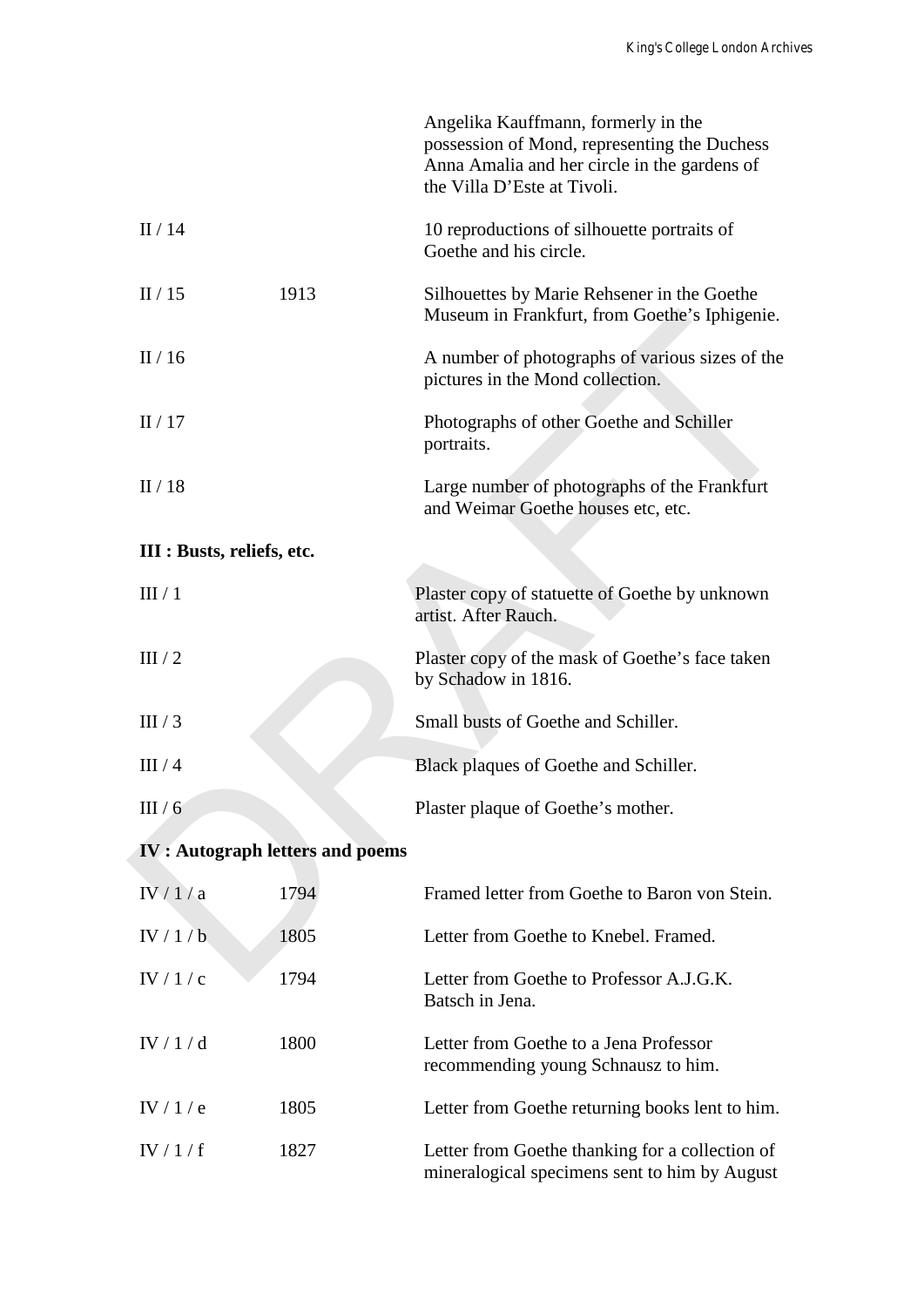| Herder. |  |
|---------|--|
|---------|--|

| IV $/$ 1 $/$ g | 1830                             | Letter from Goethe to Hofrat Aloys Hirt.                                                                                                                              |
|----------------|----------------------------------|-----------------------------------------------------------------------------------------------------------------------------------------------------------------------|
| IV $/2$        | 1814                             | Autograph couplet by Goethe: "Wo soviel sich<br>hoffen läszt / Wird der Abschied ja ein Fest".                                                                        |
| IV $/3$        | 1827                             | Autograph of the quatrain beginning "Oedem"<br>Wege langen Stunden" inscribed by Goethe in a<br>copy of his works presented to Graf Kaspar<br>Sternberg in June 1827. |
| IV $/4$        | 1831                             | Autograph of the eight line poem beginning<br>"Würd ein künstlerisch Bemühen" written in<br>the album of Melanie von Spiegel and signed<br>by Goethe.                 |
| IV $/5$        |                                  | Page of manuscript of Schiller's Wilhelm Tell.                                                                                                                        |
| IV / $6$       | 1806                             | Letter from J.C.R. Reinhart to J.F.F. Frauenholz<br>regarding six plates of Italian scenery made at<br>Schiller's request for the new edition of<br>Wilhelm Tell.     |
| IV $/7$        | 1814                             | Photograph of Christmas verses signed by<br>Goethe and Raabe.                                                                                                         |
| IV $/8$        |                                  | Facsimiles of various letters and poems of<br>Goethe and Schiller.                                                                                                    |
| IV/9           |                                  | Photographs of IV/1/a and IV/4.                                                                                                                                       |
|                | V: Charlotte (Lotte) Buff relics |                                                                                                                                                                       |
| $\rm V$ / $1$  |                                  | Small gold cross set with garnets and mounted<br>on a pin, given by Goethe to Lotte.                                                                                  |
| V/2            |                                  | Small garnet ring given by Goethe to Lotte.                                                                                                                           |
| V/3            |                                  | Old emerald ring constantly worn by Lotte.                                                                                                                            |
| V/4            |                                  | Cherry coloured scarf which Lotte used to wear<br>round her hair.                                                                                                     |
| V/5            |                                  | Brown cloth handbag (pomadour) worked by<br>Lotte.                                                                                                                    |
| V/6            |                                  | Lock of Lotte's hair from childhood, kept in<br>small chest.                                                                                                          |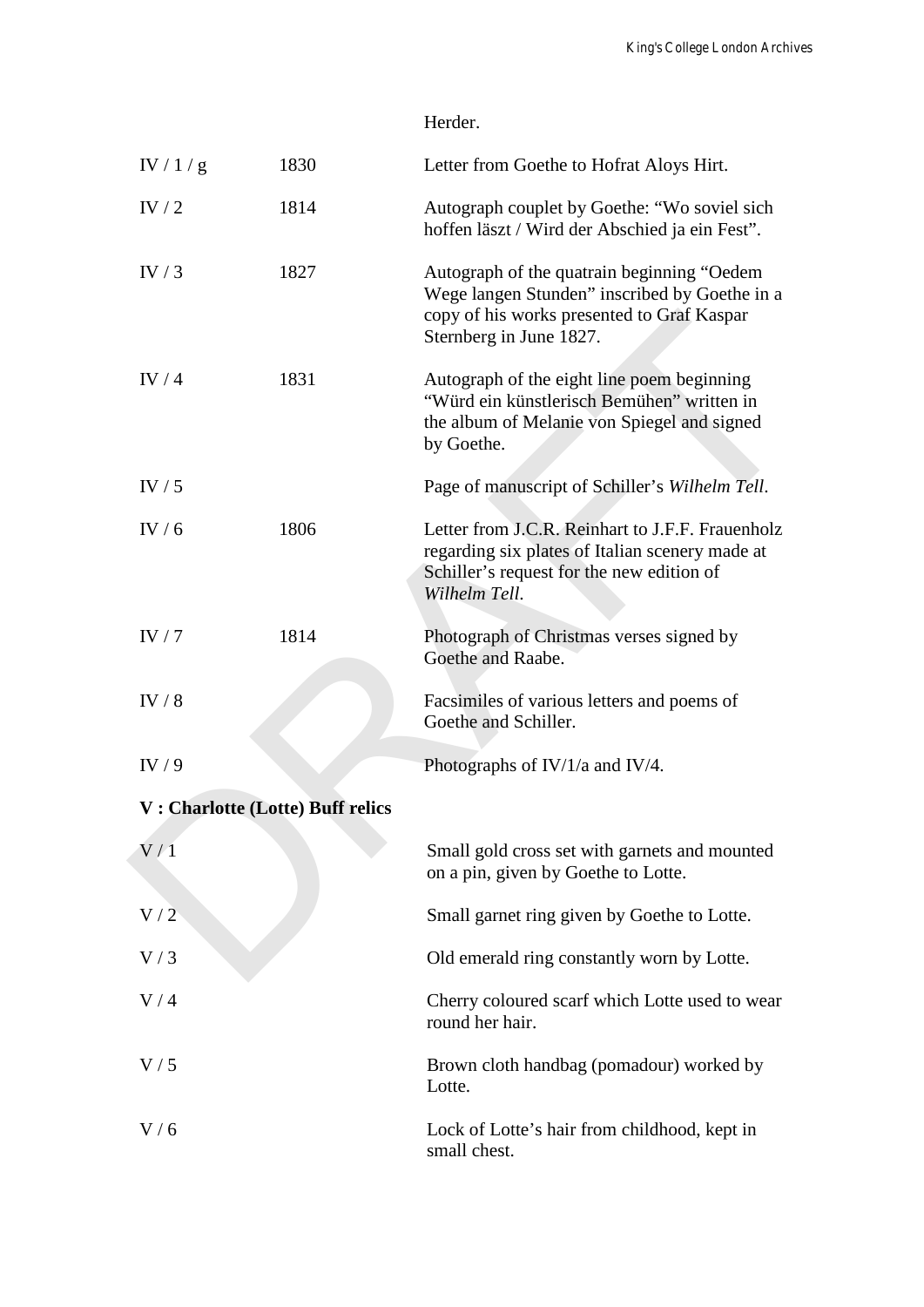| V/7                                 |                                           | Portrait of Lotte in watercolours.                                                                                                                                                                                                                                                                                                                      |
|-------------------------------------|-------------------------------------------|---------------------------------------------------------------------------------------------------------------------------------------------------------------------------------------------------------------------------------------------------------------------------------------------------------------------------------------------------------|
| V/9                                 |                                           | Soup-ladle and 12 silver tea spoons owned by<br>Lotte's parents.                                                                                                                                                                                                                                                                                        |
| V/10/a                              | 1811                                      | Two damask table cloths sewn by Lotte, given<br>by her to her niece in 1811.                                                                                                                                                                                                                                                                            |
| V/10/b                              | 1811                                      | Glass milk jug given by her to her niece in<br>1811.                                                                                                                                                                                                                                                                                                    |
| V/10/c                              | 1811                                      | Green glass sugar bowl given by her to her<br>niece in 1811.                                                                                                                                                                                                                                                                                            |
| <b>VI</b> : Various [Miscellaneous] |                                           |                                                                                                                                                                                                                                                                                                                                                         |
| VI/1                                | 1774                                      | Original pencil drawing of flower by Goethe.                                                                                                                                                                                                                                                                                                            |
| VI/2                                |                                           | Silhouettes of Goethe and Schiller in frame.                                                                                                                                                                                                                                                                                                            |
| VI/3                                |                                           | Cardboard model of Goethe house in Frankfurt.                                                                                                                                                                                                                                                                                                           |
| VI/4                                |                                           | Glass tumbler used by Goethe.                                                                                                                                                                                                                                                                                                                           |
| VI/5                                | 1849, 1859,<br>1899, 1905                 | Various commemoration medals of Goethe<br>(1849 and 1899) and Schiller (1859 and 1905)                                                                                                                                                                                                                                                                  |
| VI/6                                | 1900                                      | Bronze medallion issued by Wiener Goethe-<br>Verein showing the Vienna Goethedenkmal.<br>Given to Dr. Oswald as Secretary of the English<br>Goethe Society, presented by Mrs. Oswald.                                                                                                                                                                   |
|                                     |                                           | Note attached to reverse of mounted photograph of Preller painting:                                                                                                                                                                                                                                                                                     |
|                                     | Sammlung Alex Flinsch, Berlin, Nov. 1912" | "Friedrich Preller (der aeltere) geb. 1804 in Eisenach, gest. 1878 ebenda. Italienische<br>Gebirgslandschaft. Jugendarbeit aus der Zeit seiner italienischer Reise zu Ende der<br>20iger Jahre. Im Auftrage Goethes gamalt, u. f. die Ausstellung in Weimar bestimt.<br>Erwerben durch die Firm C.G. Boerner, Leipzig auf der Auctien der Handzeichnung |
|                                     |                                           | Note attached to reverse of mounted photograph of Muller landscape:                                                                                                                                                                                                                                                                                     |

Note attached to reverse of mounted photograph of Muller landscape:

"Aquarellierte Federzeichnung von Friedrich Muller, genannt Mahler Muller, geb. 1749 in Kreuznach, gest. 1825 in Rom. Jugend-arbeit, aus der Mannheimer Zeit, des Dichters, Malers und Goethefreundes. Erstanden durch die Firma C.G. Boerner, Leipzig, fur Frau Ludwig Mond, auf der Versteigerung der Hand-Zeichnungs Sammlung, Alex Flinsch, Berlin. Novr. 1912"

Also – Mond VII and Mond VIII – uncatalogued – appear to be early English Goethe Society items. Includes lamp in MV, large painting in CV, and box in CV.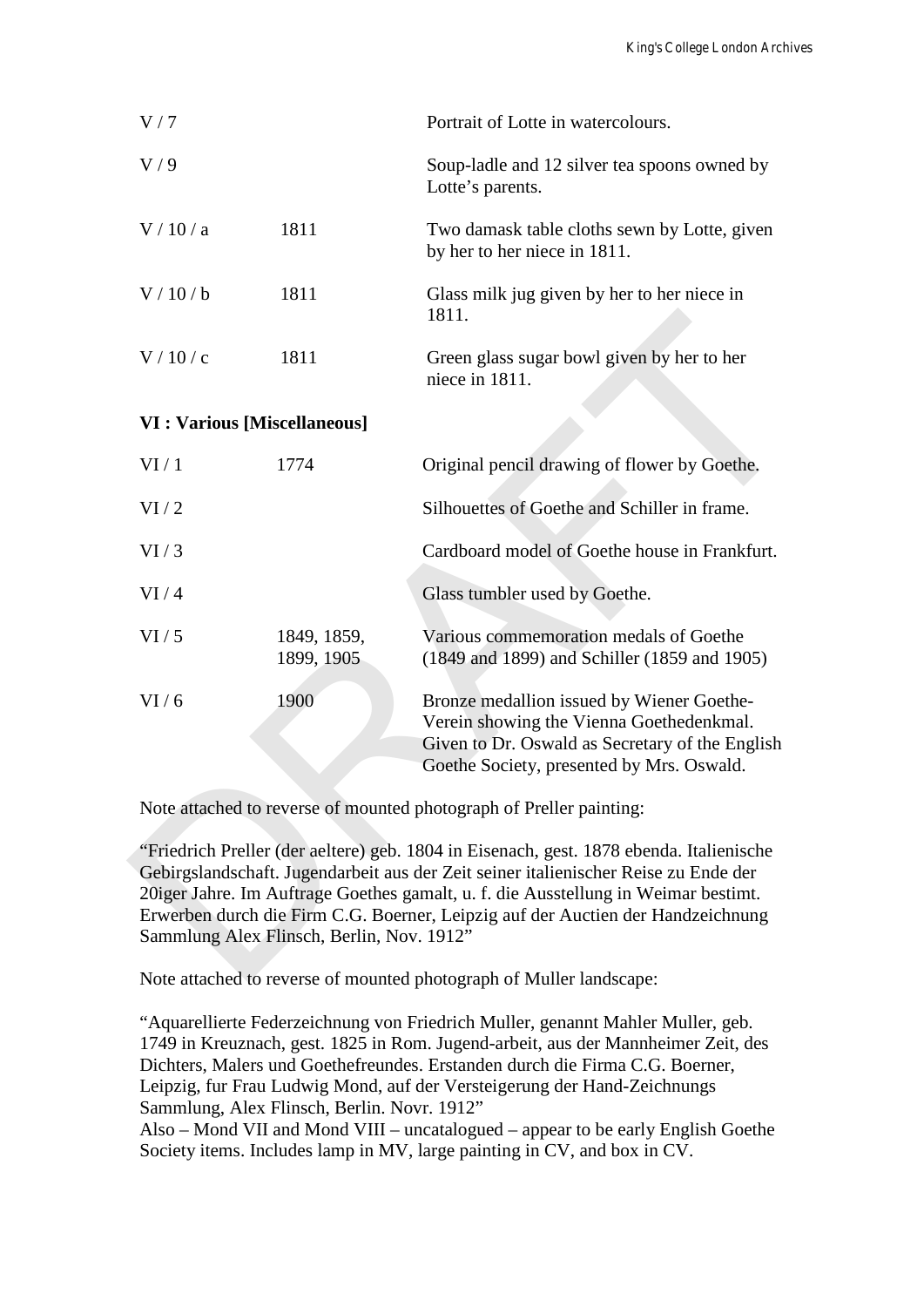#### **List of items in box labelled "Mond VIII":**

#### Press Cuttings

[NB – Extremely fragile]

- Programme to celebrate  $25<sup>th</sup>$  anniversary of the English Goethe Society, July  $6<sup>th</sup>$  1911. Includes information about the Kugelgen painting of Goethe owned by Mond.
- An engraving of a rocky landscape, subtitled "Eine Handzeichnung Goethes" (1806)". Loose, folded.
- Offprint from 'Montagsblatt' entitled "Schillers 'Wallenstein' in Oxford" by Professor Dr. Karl Breul, 1911; given to Mond by Dr. Breul.
- Newspaper page from 'Neue Zürcher Zeitung' entitled "Goethe und die Schweiz", dated  $20<sup>th</sup>$  March 1932.
- Newspaper pages from 'Neue Freie Presse' entitled "Goethe zu Ehren" dated 20 March 1932.
- Review of 'Goethe at Bingen-am-Rhein' by Mrs. Burleigh-Walker, from 'The Wolverhampton Journal', September 1909.
- Cuttings from the 'Frankfurter Zeitung' dated 13<sup>th</sup> September 1908.
- Review of 'Goethe und Amerika' from the 'Neue Zürcher Zeitung' dated 27<sup>th</sup> March 1932.
- Sheet of images of female portraits entitled "Frauengastalten aus Schillers Leben".
- Pages from 'Montagsblatt' entitled "Schillers 'Wallenstein' in Oxford" by Professor Dr. Karl Breul, 1911.
- Cutting from 'Frankfurter Zeitung', 28<sup>th</sup> August 1899.
- Journal entitled 'Aus dem Schwarzwald' containing article "Zu Schillers Gedächtnis", dated May 1905.
- Sheet entitled "Zu Schillers 100 and Todestage" dated 9<sup>th</sup> May 1905 and stamped "Goethe-Schiller-Archiv, Weimar, 1905".
- Journal entitled 'Die Gartenlande' dated 1873.
- Typescript manuscript entitled "Epilogue to Schiller's 'Bell'."
- Article from 'Die Gegenwart' entitled "Goethe'sche Rhetorik"
- Article from 'Deutsche Dramaturgie Zeitschrift fur dramatische Kunst und Literatur', entitled "Goethe-Betraditungen", dated January 1896.
- Issue of 'Lustige Blätter' with lead article entitled "Olympier Goethe" illustrated with a drawing of the poet reclining in the heavens while a barebreasted nymph serves him nectar. Dated 1899. A negraving of a rocky landscape, subtitled "Eine Handzeichnung Goethes<br>
(1806)". Loose, folded. 1911; given to Mond by Dr. Berell.<br>
Offprint from 'Montagsblatt' entitled "Schillers 'Wallenstein' in Oxford" by<br>
Protessor
	- Special issue of 'The Bookman' dedicated to Goethe. February 1904.
	- Sheet of illustrations relating to Goethe silhouettes, landscapes etc.
	- Brochure advertising the books of Marie Luise Becker.
	- Issue of 'Frankfurter Zeitung' entitled "Die Goethe-feier", dated 28<sup>th</sup> August 1899.
	- Issue of 'Rheinische Musik- und Theater- Zeitung', with article entitled "J. F. Reichardt und Goethe", dated 18 July 1914.